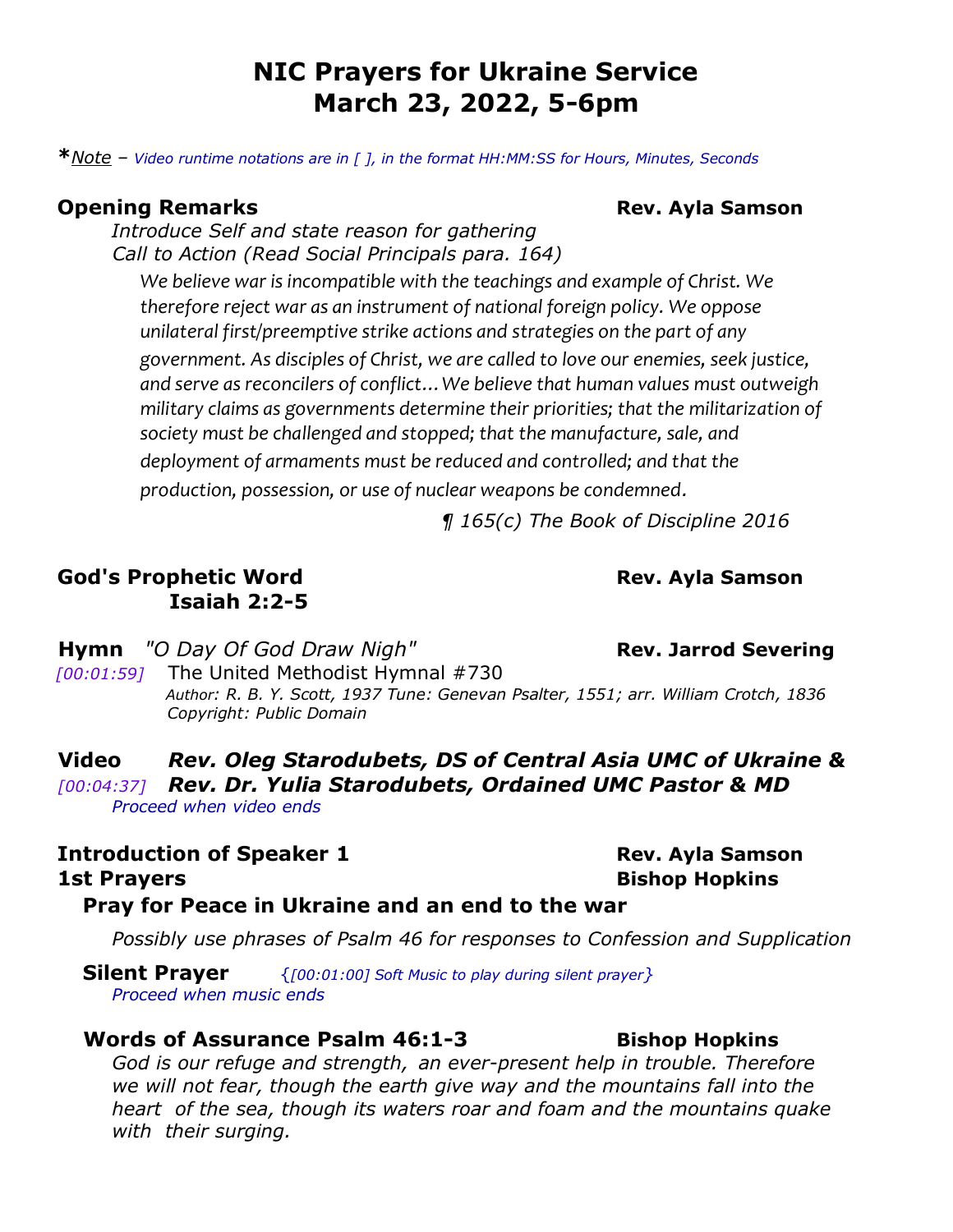# **Introduction of Speaker 2** *Rev. Ayla Samson*

## **Pray for the many people whose lives have been impacted by this crisis**

*Safety, Shelter and Protection Healing for Wounded and Grieving Refugees and Displaced Persons Soldiers and Emergency Services Personnel on the frontlines Adverse Economic and Inf*rastructure Effect on Ukrainians, Russians and others

**Silent Prayer** {*[00:01:00] Soft Music to play during silent prayer}*

*Proceed when music ends*

## **Words of Promise Psalm 46:4-7 Rev. Doctor Norval I. Brown**

*There is a river whose streams make glad the city of God, the holy place where the Most High dwells. God is within her, she will not fall;  God will help her at break of day. Nations are in uproar, kingdoms fall;  he lifts his voice, the earth melts. The Lord Almighty is with us;  the God of Jacob is our fortress.* 

# **Introduction of Speaker 3 Rev. Ayla Samson 3rd Prayers Lillian Wertheim**

# **Pray for world leaders and those who are striving for peace in Ukraine**

*Petition for God's intervention in talks that peace be proposed and accepted Ask that Wisdom and Discernment be given to world leaders in peace talks Pray for supernatural assistance for diplomats and peacemakers* 

**Silent Prayer** {*[00:01:00] Soft Music to play during silent prayer} Proceed when music ends*

## **Words of Promise Psalm 46:8-9 Lillian Wertheim**

*Come and see what the Lord has done, the desolations he has brought on the earth. He makes wars cease to the ends of the earth. He breaks the bow and shatters the spear; he burns the shields with fire.* 

**Hymn** "*O God of Love, O God of Peace*" **Rev. Jarrod Severing** *[01:39]* The New Century Hymnal #571 *Author: H.W. Baker (1861) Tune: QUEBEC Composer: Henry Baker (1854) Copyright: Public Domain*

1 O God of love, O God of peace, make wars throughout the world to cease; The wrath of sinful man restrain; Give peace, O God, give peace again!

2 Remember, God, your works of old, the wonders that our people told;

Heal every malice, harm, and pain: Give peace, O God, give peace again!

3 Whom shall we trust, O God, but you? For you are constant, strong, and true.

# **2nd Prayers Rev. Doctor Norval I. Brown**